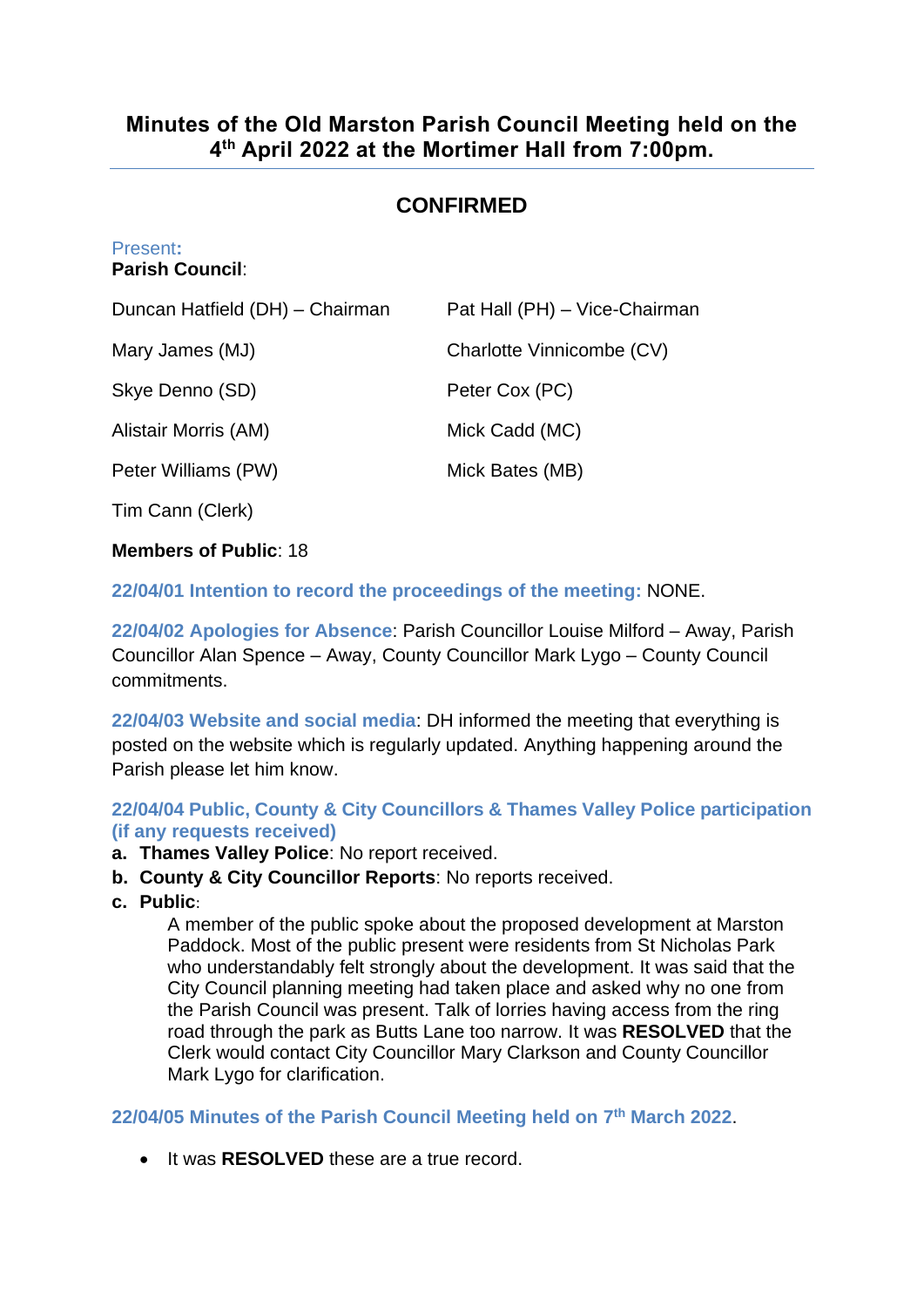## **22/04/06 Matters Arising (omitting those for which an Agenda heading follows)**:

• Planting trees on verges: Oxford Direct Services has advised that for every tree planted a test pit needs to be dug which costs on average £4-5,000 per pit. On top of this, the lifetime maintenance of the tree costs approximately £20,000. AM is meeting with the County Council Tree Officer and will report back to the Council.

### **22/04/07 Operational Checks**:

- The Clerk reported that the weekly checks on the defibrillator had been carried out with no faults found.
- The Clerk reported that the weekly checks on the play equipment had been carried out with no faults found.

#### **22/04/08 Queen's Platinum Jubilee:**

SD advised that there would be an 'open house' garden party at the Vicarage on Saturday 5<sup>th</sup> June from 11am until 2pm. There will also be Evensong in the evening. It was **RESOLVED** the Council budget of £1,000 for refreshments and any remaining would be donated to a local charity working with the Ukrainian crisis.

### **22/04/09 Planning**:

#### **Applications considered between meetings**: NONE.

#### **Decisions**:

20/03034/FUL – Hill View Farm – **APPROVED**

#### 21/01217/FUL – Land West of Mill Lane – **APPROVED**

21/02887/FUL – 52 Mill Lane – **APPROVED**

21/03410/FUL – 47 Cherwell Drive – **APPROVED**

21/03446/VAR – Street Record from Raymund Road to Garages Rear of

#### 18-34 Mortimer Drive - **APPROVED**

#### **Awaiting Decisions**:

20/02457/DEL – Willow Barn, Oxford Road

21/02580/FUL – St Nicholas Caravan Park/Marston Paddock

21/03294/FUL – 56 Marsh Lane

21/03100/FUL – Land to rear of 1 Cromwell Close

22/00187/FUL – 140 Oxford Road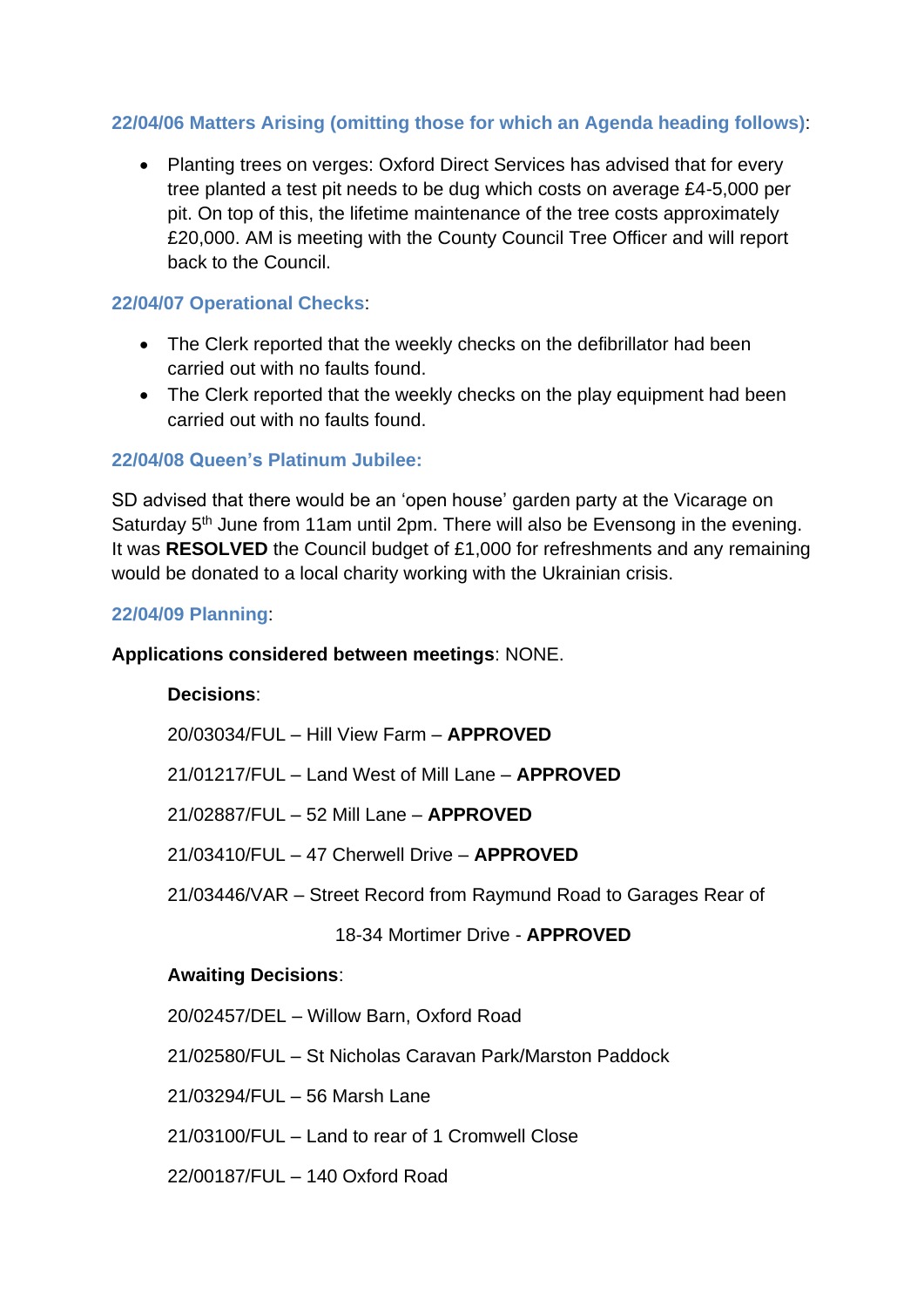22/00434/FUL – 4 Southcroft.

# **Applications to be decided**:

- **22/00627/FUL – 86 Arlington Drive** Demolition of existing front porch, rear glass house and rear extension. Erection of a part single part two storey rear extension and single storey front extension. Conversion of garage into habitable space. Formation of 3 rear dormers in association with a loft conversion. Insertion of 1 rooflight and alterations to fenestration on front elevation. Insertion of 3 rooflights to rear elevation. – **NO OBJECTION. CV expressed an interest in the next application as she was temporarily living there.**
- **22/00359/FUL – Manor Barn, 15A Mill Lane** Replacement of existing rooflight to rear elevation. Demolition of existing rear shed. Subdivision of plot and erection of a three storey building to create 1 x 5 bed dwellinghouse (Use Class C3). Provision of car parking and bin stores. – **ASKED IF THIS COULD BE CALLED IN DUE TO OVERDEVELOPMENT IN AN HISTORIC AREA OF THE CONSERVATION AREA. THE THIRD FLOOR WOULD DOMINATE THE SKYLINE.**
- **22/00404/FUL – 36 Cavendish Drive** Erection of a single storey rear extension. Formation of 1 rear dormer in association with a loft conversion and insertion of 2 rooflights to front elevation. – **NO OBJECTION.**
- **Update on former Jack Russell site**: Work ongoing.

**22/04/10 Finance**: Bank balance as at 04/03/2022 –

Unity Trust A/c. £39,447.48 (including CiL £18,189.40) Petty Cash £179.74

Skipton Building Society A/c £5,036.09 Newbury Building Society A/c £86,950.84

| The following accounts to be paid:                         | £ Incl. VAT |
|------------------------------------------------------------|-------------|
| Clerk's Pay Including Expenses, Pension, etc. - March 2022 |             |
| <b>BGG (Litter Picking January)</b>                        | 69.00       |
| Amazon (Bunting & Flags)                                   | 72.90       |
| Acacia Landscaping & Fencing (Parish Tree Work)            | 2,700.00    |
| Ambassadoor (Pavilion Shutters)                            | 922.20      |
| <b>BGG (Litter Picking for March)</b>                      | 69.00       |
| <b>Oxford City Council (Cemetery Rates)</b>                | 144.70      |
| <b>TOTAL</b>                                               | £5,652.73   |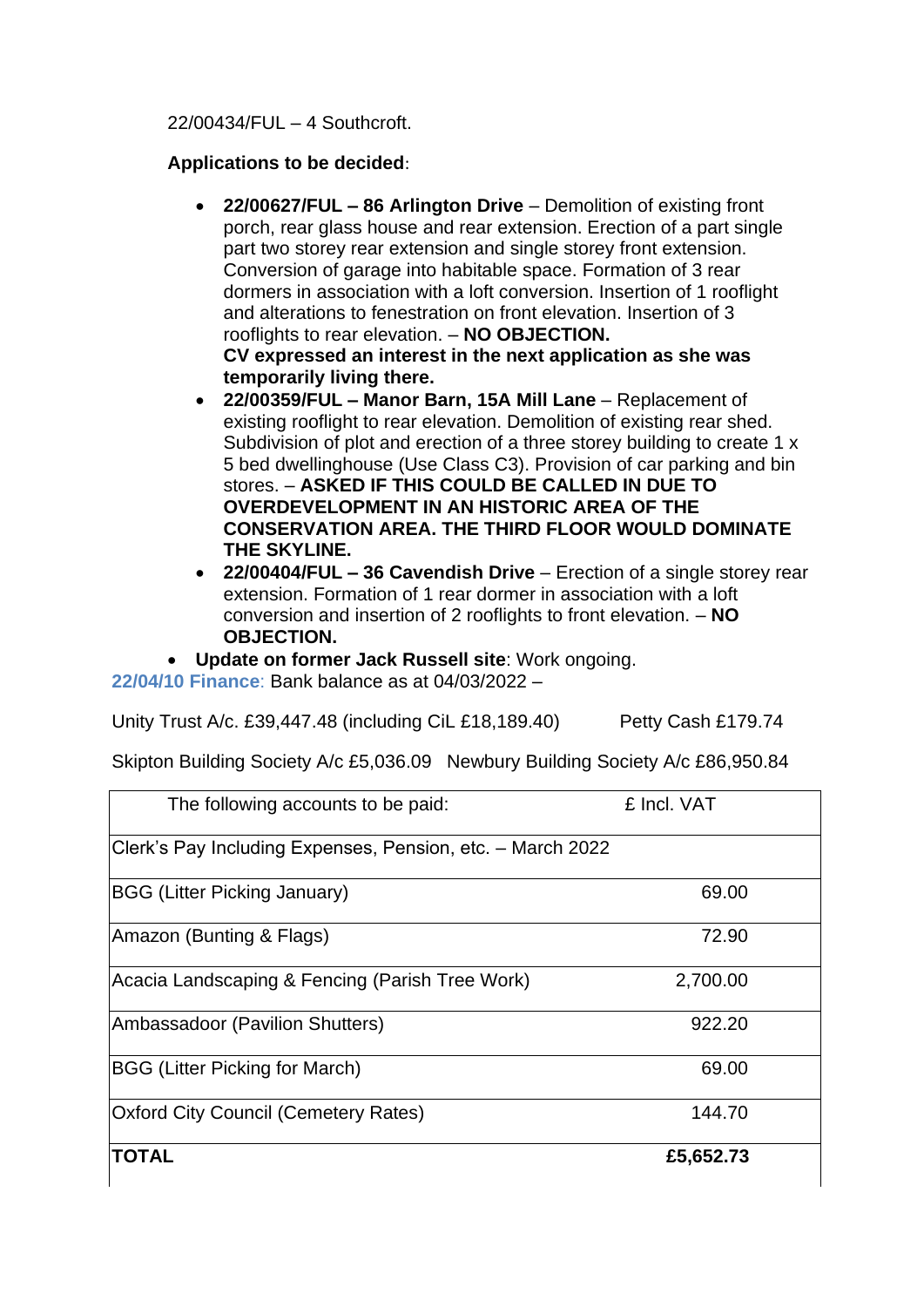| <b>Petty Cash Expenditure:</b>  | <b>No Expenditure</b> |  |  |  |
|---------------------------------|-----------------------|--|--|--|
| <b>INCOME:</b>                  |                       |  |  |  |
| Openreach (Wayleave)            | 8.82                  |  |  |  |
| Marston Saints FC (Annual Rent) | 1.00                  |  |  |  |
| <b>TOTAL</b>                    | 9.82                  |  |  |  |

• It was **RESOLVED** to accept these accounts.

## **22/04/11 Annual Parish Meeting:**

• It was **RESOLVED** to make this a separate meeting from the Annual Parish Council Meeting and be a more social format.

# **22/04/12 Community Shop Proposal:**

• The Clerk advised that no response had been received from the Mortimer Hall Management Committee. He had contacted CommunityFirst Oxfordshire who advised that a referendum should be held to get the majority of residents' wishes. The Clerk also contacted a solicitor who advised on the legal restrictions. It was **RESOLVED** to defer this until after the Mortimer Hall AGM late in April.

## **22/04/13 Trees in Boults Lane:**

• The Clerk advised that branches of two trees in Boults Lane Recreation Ground are hanging over a resident's garden who has asked for them to be cut back. As these are in the conservation area the Clerk had notified planning at the City Council who have no objections to the work being carried out. It was **RESOLVED** to have the work done at a cost of £600+VAT.

## **22/04/14 Community Car:**

• Parish Councillor Alistair Morris has asked if the Parish Council are willing to contribute towards funding an electric vehicle. After some discussion it was **RESOLVED** that a business plan was needed from an organisation who would manage the hiring of the vehicle before the Council could make any decision.

## **22/04/15 Community Emergency Plan:**

• The Clerk advised that this is something that is encouraged by the County Council and key emergency response services so that if/when an emergency occurs there is a plan of action to be followed. The plan is still missing a few items such as contact details of response volunteers, etc. A request has been sent out in the latest Marston Times.